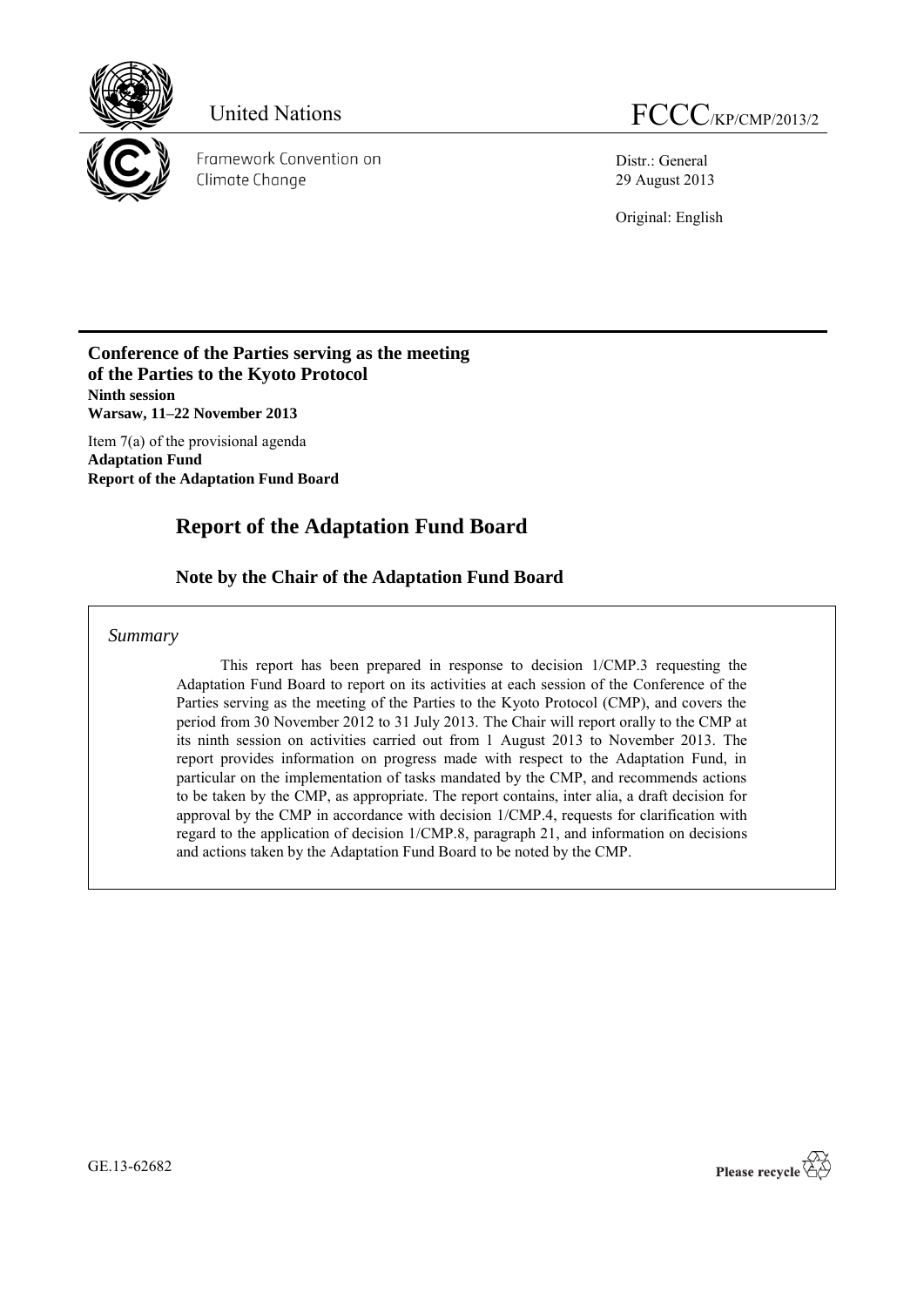# Contents

|               |                 |                                                                                                                                                 | Paragraphs | Page           |
|---------------|-----------------|-------------------------------------------------------------------------------------------------------------------------------------------------|------------|----------------|
| I.            |                 |                                                                                                                                                 | $1 - 6$    | 4              |
|               | A.              |                                                                                                                                                 | $1 - 2$    | $\overline{4}$ |
|               | <b>B.</b>       |                                                                                                                                                 | 3          | $\overline{4}$ |
|               | C.              | Recommendations for action by the Conference of the Parties<br>serving as the meeting of the Parties to the Kyoto Protocol at its ninth session | $4 - 6$    | 4              |
| II.           |                 |                                                                                                                                                 | 7–48       | 5              |
|               | A.              | Election of the Chair and Vice Chair of the Adaptation Fund Board                                                                               | 9          | 6              |
|               | <b>B</b> .      |                                                                                                                                                 | $10 - 12$  | 6              |
|               | $\mathcal{C}$ . |                                                                                                                                                 | 13         | 6              |
|               | D.              |                                                                                                                                                 | 14         | 7              |
|               | Ε.              | Budget of the Adaptation Fund Board, secretariat and trustee                                                                                    | 15         | 7              |
|               | $F_{\cdot}$     |                                                                                                                                                 | $16 - 18$  | 7              |
|               | G.              |                                                                                                                                                 | $19 - 21$  | 7              |
|               | Н.              |                                                                                                                                                 | $22 - 27$  | 8              |
|               | I.              |                                                                                                                                                 | $28 - 30$  | 9              |
|               | J.              |                                                                                                                                                 | $31 - 32$  | 9              |
|               | Κ.              |                                                                                                                                                 | 33         | 9              |
|               | L.              | Amendment to the Kyoto Protocol adopted at CMP 8:                                                                                               | $34 - 35$  | 10             |
|               | M.              |                                                                                                                                                 | $36 - 37$  | 10             |
|               | N.              |                                                                                                                                                 | 38         | 10             |
|               | O.              |                                                                                                                                                 | 39         | 11             |
|               | P.              |                                                                                                                                                 | $40 - 43$  | 11             |
|               | Q.              |                                                                                                                                                 | $44 - 45$  | 12             |
|               | R.              |                                                                                                                                                 | 46         | 12             |
|               | S.              | Extension of the terms and conditions of services provided by                                                                                   | 47–48      | 12             |
| III.          |                 | Support to the Adaptation Fund Board for the implementation of its mandate                                                                      | $49 - 54$  | 13             |
| Annexes<br>I. |                 | Amendment to the terms and conditions of services to be provided by<br>the International Bank for Reconstruction and Development                |            | 14             |
| П.            |                 |                                                                                                                                                 |            | 15             |
|               |                 |                                                                                                                                                 |            |                |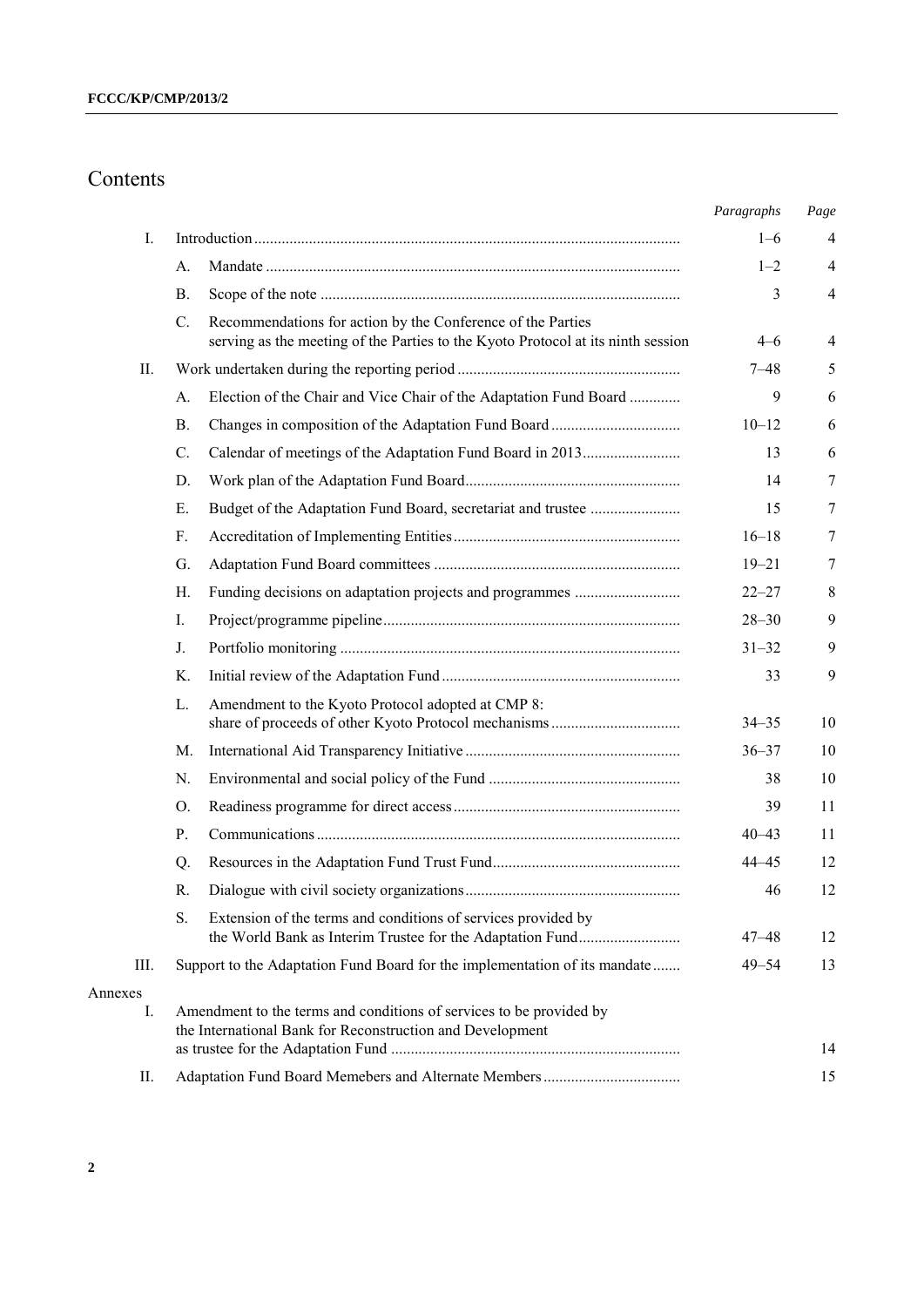| III. | Actual fiscal year 2013 and approved fiscal year 2014 budget of the |  |    |  |  |  |  |  |
|------|---------------------------------------------------------------------|--|----|--|--|--|--|--|
| IV.  |                                                                     |  | 18 |  |  |  |  |  |
|      | $A_{-}$                                                             |  | 18 |  |  |  |  |  |
|      | B.                                                                  |  | 18 |  |  |  |  |  |
|      | C.                                                                  |  | 18 |  |  |  |  |  |
| V.   |                                                                     |  | 19 |  |  |  |  |  |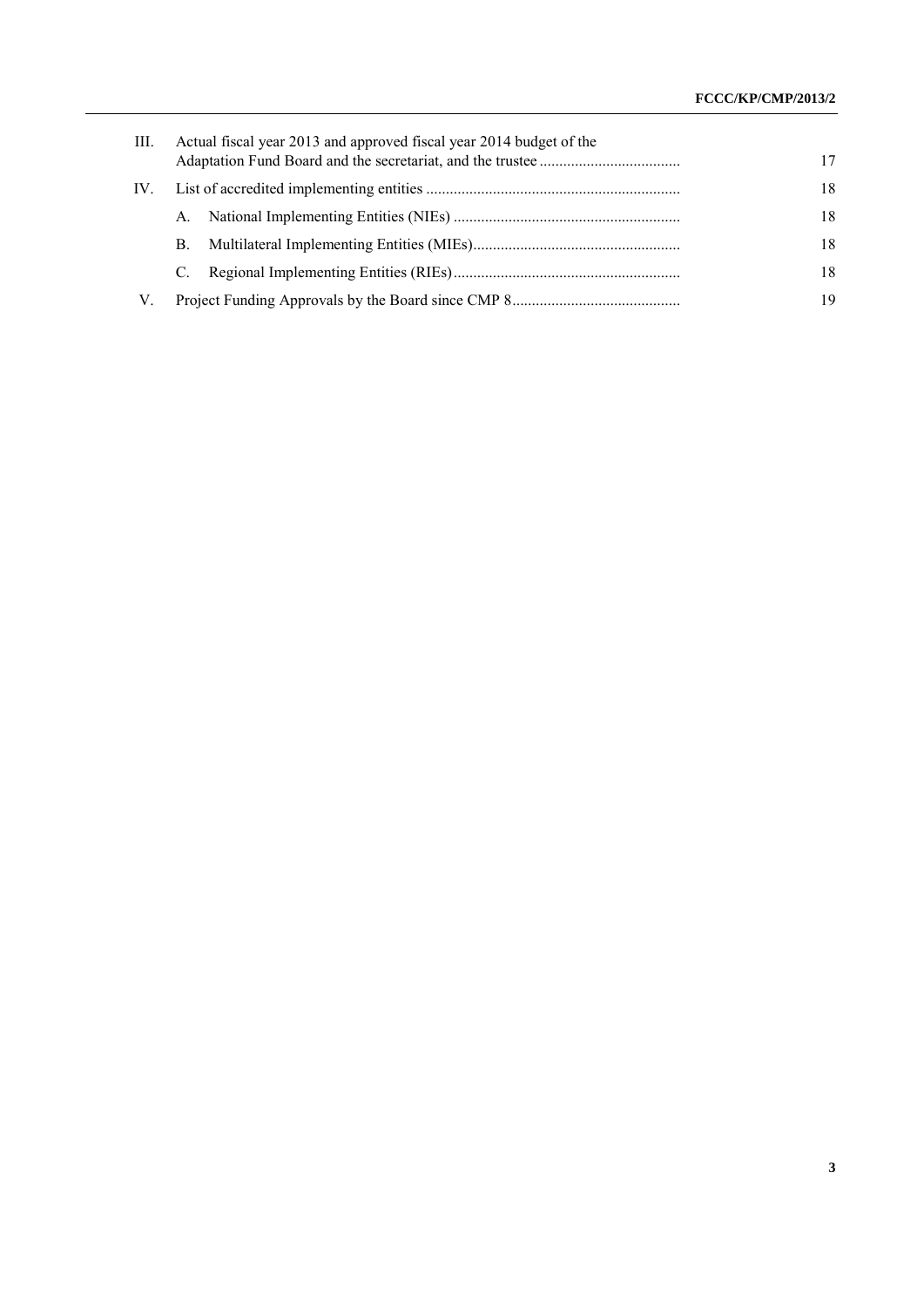# **I. Introduction**

## **A. Mandate**

1. The Conference of the Parties (COP), at its seventh session, agreed to the establishment of the Adaptation Fund (the "Fund").<sup>1</sup> The Conference of the Parties serving as the meeting of the Parties to the Kyoto Protocol (CMP), at its third session, decided that the operating entity of the Adaptation Fund would be the Adaptation Fund Board (the "Board"), serviced by a secretariat and an interim trustee (the "trustee").<sup>2</sup>

2. By its decision 1/CMP.3, the CMP requested the Board to report on its activities at each session of the CMP. It further invited the Global Environment Facility (GEF) to provide secretariat services to the Board, and the International Bank for Reconstruction and Development (the "World Bank") to serve as the trustee for the Fund, both on an interim basis.

## **B. Scope of the note**

3. This report provides information on progress made with respect to the Fund, in particular on the implementation of the mandate from the CMP, and recommends actions to be taken by the CMP, as appropriate. The report covers the period from 30 November 2012 to 31 July 2013.

## **C. Recommendations for action by the Conference of the Parties serving as the meeting of the Parties to the Kyoto Protocol at its ninth session**

4. The CMP may wish to take note of the information contained in this report and consider adopting a draft decision on the amendment to the terms and conditions of services to be provided by the World Bank as trustee of the Adaptation Fund (see annex I).

5. In accordance with the Doha Amendment to the Kyoto Protocol, adopted through decision 1/CMP.8, the CMP decided "that for the second commitment period, the Adaptation Fund shall be further augmented through a 2 per cent share of the proceeds levied on the first international transfers of AAUs and the issuance of ERUs for Article 6 projects immediately upon the conversion to ERUs of AAUs or RMUs previously held by Parties."<sup>3</sup> The Board noted that further clarifications from the CMP are necessary in order to operationalize this provision so that the Fund can be augmented with this new 2 per cent levy. The Board recommends that the CMP may wish to provide clarifications on the following:

(a) The timing of and procedures/responsibilities for the levy of 2 per cent on the first international transfers of assigned amount units (AAUs) and the issuance of Emission Reduction Units (ERUs) for Article 6 projects, in relation to the conversion of ERUs as per decision 1/CMP.8, paragraph 21;

<sup>&</sup>lt;sup>1</sup> Decision 10/CP.7.

<sup>2</sup> Decision 1/CMP.3, paragraph 3.

<sup>&</sup>lt;sup>3</sup> Decision 1/CMP.8, paragraph 21.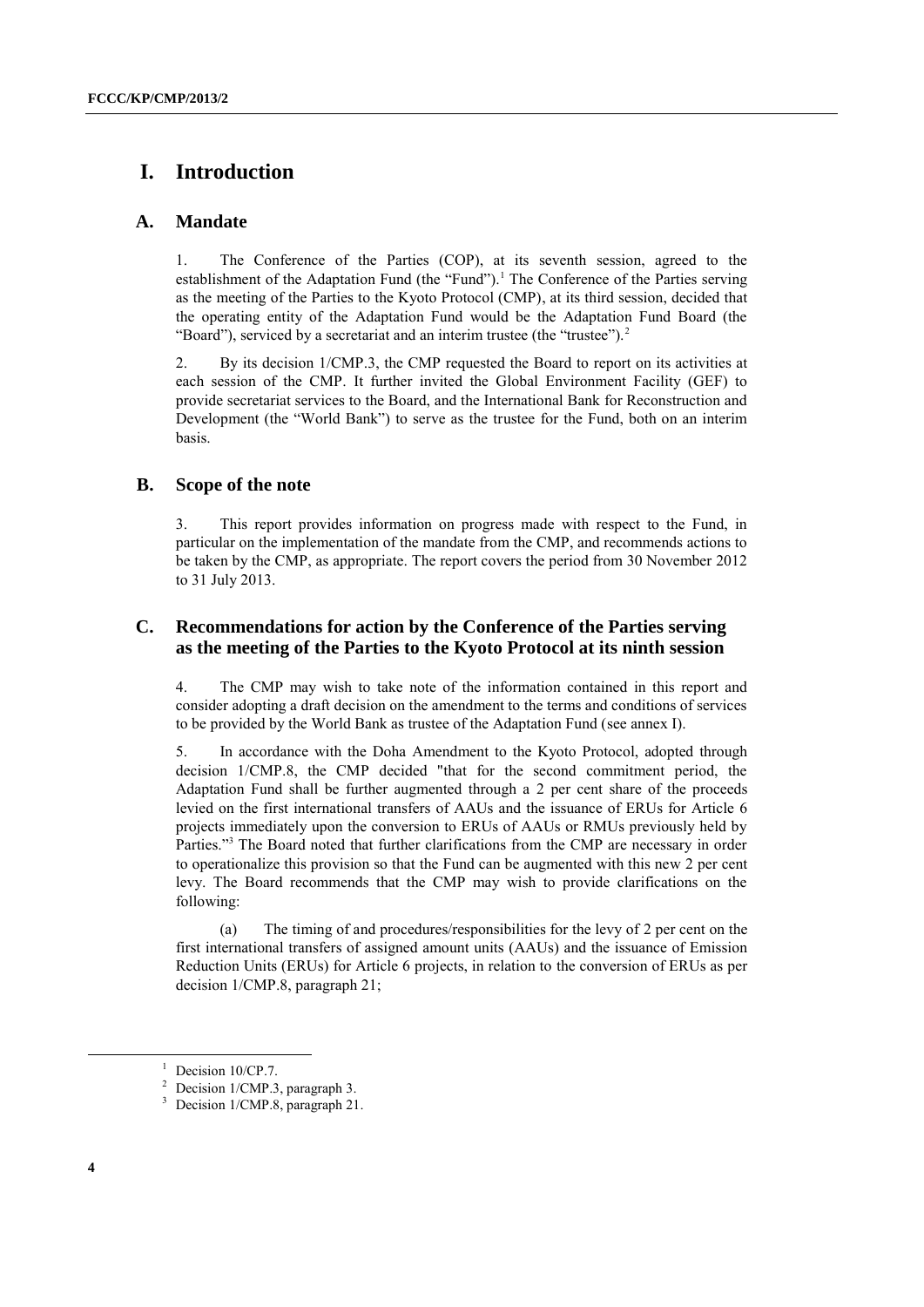(b) Whether this new levy (i) is included in the amount of the first international transfers of AAUs, or (ii) is additional to the amount of the first international transfers of AAUs;

(c) Whether transfers of AAUs from previous period surplus reserves are subject to the new levy contained in the Doha Amendment;

(d) Where the account for accumulating the 2 per cent levy on the share of proceeds referred to in paragraph 21 of decision 1/CMP.8 should be hosted ;

What measures should be put in place to ensure adequate tracking and enforcement of the 2 per cent levy on the share of proceeds referred to in paragraph 21 of decision 1/CMP.8;

(f) Which entity or entities should be requested to monetize the 2 per cent levy on the share of proceeds referred to in paragraph 21 of decision 1/CMP.8, and when the arrangements between the CMP and such entity or entities should be considered by the CMP, noting that the terms and conditions of services to be provided by the International Bank for Reconstruction and Development (the World Bank) as trustee for the Adaptation Fund would need to be amended for such purpose.

6. The Board invites the CMP to take note of the following key events, actions and decisions, taken during the reporting period in accordance with decision 1/CMP.4 and paragraph 10 below:

(a) Accreditation of 15 national implementing entities (NIEs), including one during the reporting period, that can access resources from the Adaptation Fund directly;

(b) Cumulative receipts into the Adaptation Fund trust fund reached USD 324.4 million, comprising USD 188.3 million from the monetization of certified emission reductions (CERs), and USD 136.1 million from additional contributions;

(c) Cumulative project and programme approvals reached USD 184 million;

(d) Funds available for new funding approvals amounted to USD 115.8 million as at 31 July 2013. Potential cumulative additional resources from the monetization of CERs up to the end of 2020 are estimated at USD 15–30 million.<sup>4</sup>

Funds available for projects/programmes implemented by Multilateral Implementing Entities reached the 50 per cent cap established by decision B.12/9. Thus a pipeline of eight projects/programmes recommended for approval by the Project and Programme Review Committee, but for which no funds were available, was established.

(f) Fundraising target of USD 100 million until 2013 is yet to be reached.

## **II. Work undertaken during the reporting period**

7. The Board has held three meetings during the reporting period, each of which was convened at the premises of the United Nations Convention to Combat Desertification (UNCCD) secretariat in Bonn, Germany. The agendas and annotations (including background documentation on the agenda items) and detailed reports of the meetings are available on the Fund's website.<sup>5</sup>

8. The following sections describe the major work undertaken by the Board during the reporting period.

<sup>4</sup> Estimate based on current CER prices and estimated CER issuance levels.

<sup>&</sup>lt;sup>5</sup> <http://www.adaptation-fund.org>.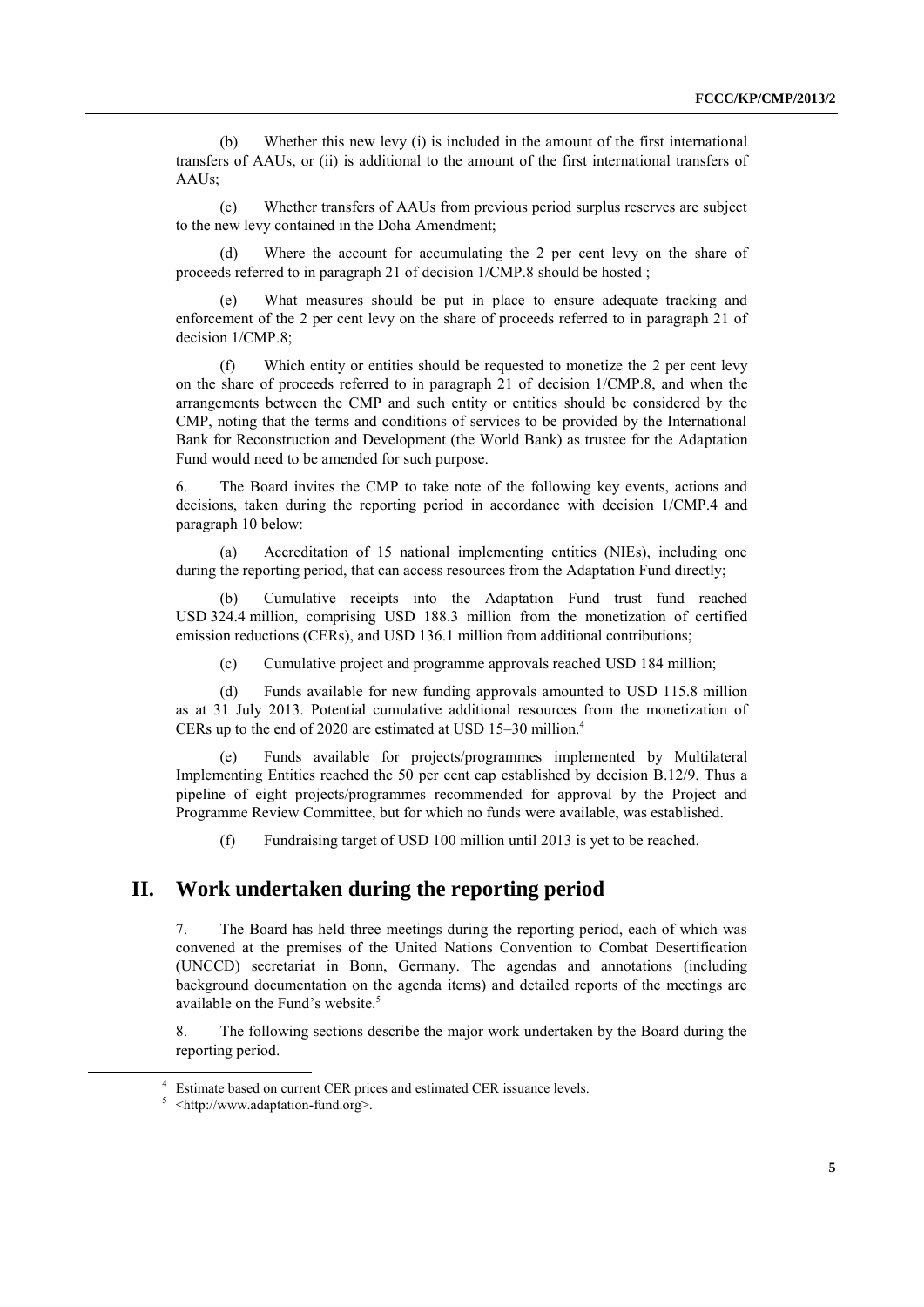## **A. Election of the Chair and Vice-Chair of the Adaptation Fund Board**

9. In accordance with decision 1/CMP.3, paragraph 13, the Board, at its 19th meeting, elected, by consensus, Mr. Hans Olav Ibrekk (Norway, Western European and other States) as Chair and Mr. Mamadou Honadia (Burkina Faso, least developed countries) as Vice-Chair of the Adaptation Fund Board.

## **B. Changes in composition of the Adaptation Fund Board**

10. During the reporting period, a number of members and alternate members of the Board have been replaced. Among the members of the Board, the following changes took place: Mr. Yerima Peter Tarfa (Nigeria, African States) replaced Mr. Cheikh Ndiaye Sylla (Senegal, African States); Mr. Raul Pinedo (Panama, Latin America and Caribbean States) replaced Mr. Luis Santos (Uruguay, Latin America and Caribbean States); Ms. Celia Pigueron Wirz (Mexico, Parties not included in Annex I to the Convention (non-Annex I Parties)) replaced Mr. Ricardo Lozano Picon (Colombia, Latin America and Caribbean States). Later on, Dr. Margarita Caso (Mexico, non-Annex I Parties) replaced Ms. Pigueron Wirz (Mexico, non-Annex I Parties). Dr. Mohamed Shareef (Maldives) who was alternate of the small island developing States (SIDS) Group replaced Mr. Abdulhadi Al-Marri (Qatar, Asia-Pacific States). Mr. Hans Olav Ibrekk (Norway, Western European and other States) and Mr. Anton Hilber (Switzerland, Western European and other States) switched positions, with Mr. Ibrekk becoming a member and Mr. Hilber becoming an alternate. Mr. Valeriu Cazac (Moldova, Eastern European States) and Ms. Medea Inashvili (Georgia, Eastern European States) also switched positions, with Mr. Cazac becoming a member and Ms. Inashvili becoming an alternate. Mr. Marc-Antoine Martin (France) and Ms. Su-Lin Garbett-Shiels (United Kingdom of Great Britain and Northern Ireland) who were member and alternate of Parties included in Annex I to the Convention (Annex I Parties) until December 2012, switched positions, with Ms Garbett-Shiels becoming a member and Mr. Martin becoming an alternate of Western European and other States. Similarly, Ms. Angela Churie-Kallhauge (Sweden) and Mr. Markku Kanninen (Finland), who were member and alternate, respectively, of Western European and other States until December 2012, switched positions, with Ms. Angela Churie-Kallhauge becoming a member and Mr. Markku Kanninen an alternate of Annex I Parties.

11. The following changes took place among the alternate members of the Board: Mr. Petrus Muteyauli (Namibia, African States) replaced Mr. Richard Mwendandu (Kenya, African States); Mr. Alamgir Mohammed Monsurul Alam (Bangladesh, Asia-Pacific States) replaced Mr. Damdin Davgadorj (Mongolia, Asia-Pacific States); Ms. Irina Helena Pineda Aguilar (Honduras, Latin America and Caribbean States) replaced Mr. Santiago Reyna (Argentina, Latin America and Caribbean States); Mr. Kotaro Kawamata (Japan, Annex I Parties) replaced Mr. Yutaka Matzusawa (Japan, Annex I Parties); Ms. Patience Damptey (Ghana, non-Annex I Parties) replaced Ms. Sally Biney (Ghana, non-Annex I Parties); and Mr. Paul Elreen Philip (Grenada, SIDS) replaced Mr. Mohamed Shareef (Maldives, SIDS).

12. The complete list of Board members and alternate members is contained in annex II.

## **C. Calendar of meetings of the Adaptation Fund Board in 2013**

13. At its nineteenth meeting, the Board adopted a calendar of meetings for 2013 (see table 1). Meetings of the Project and Programme Review Committee (PPRC) and the Ethics and Finance Committee (EFC) immediately preceded each Board meeting.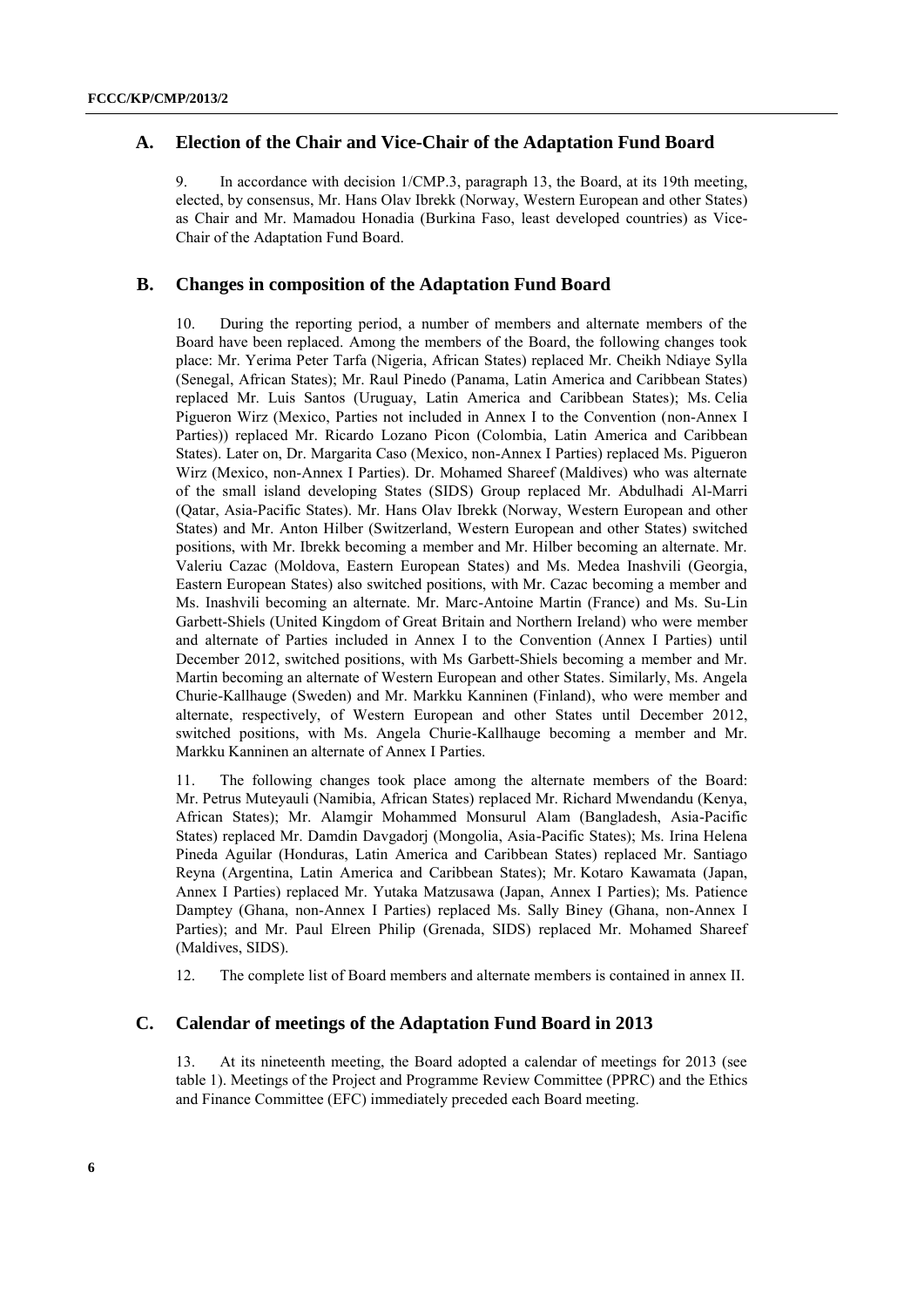Table 1 **Calendar of meetings of the Adaptation Fund Board in 2013**

| Dates                 | Location      |
|-----------------------|---------------|
| 4–5 April             | Bonn, Germany |
| $3-4$ June            | Bonn, Germany |
| 31 October–1 November | Bonn, Germany |

#### **D. Work plan of the Adaptation Fund Board**

14. The Board, at its twentieth meeting, adopted the work plan for the Adaptation Fund Board for fiscal year from 1 July 2013 to 30 June 2014.

#### **E. Budget of the Adaptation Fund Board, secretariat and trustee**

15. At its twentieth meeting, the Board considered and approved resources to support the work of the Board and its secretariat and the trustee through to 30 June 2014. Subsequently, at its twenty-first meeting, the Board approved a revised budget for the Board and secretariat budget in order to account for a reduction of five percentage points in the time charged to the Fund by the Global Environment Facility CEO corresponding to her role as Head of the secretariat (see annex III). The estimated administrative budget requirement approved for the fiscal year 2014 for the Board, the secretariat and the trustee is USD 4,209,761 as at 30 June 2013 (Board and secretariat: USD 3.39million; trustee: USD 0.87 million), representing a decrease of 5 per cent from the approved amount for the previous year.

#### **F. Accreditation of Implementing Entities**

16. Decision 1/CMP.3, paragraph 30, provides that "in order to submit a project proposal, Parties and implementing...entities shall meet the criteria adopted by the Adaptation Fund Board...in order to access funding from the Adaptation Fund."

17. The Accreditation Panel met three times during the reporting period. The Board elected Mr. Philip Weech (Bahamas, Latin America and Caribbean States) as Chair and Ms. Angela Churie-Kallhauge (Sweden, Western European and other States) as Vice-Chair. The Accreditation Panel is constituted by these two Board members, along with four independent expert members. Due to its increasing workload, the Board had decided to increase the number of expert members from three to four by decision B.18-19/15.

18. In line with the decision referred to in paragraph 16 above, the Board considered the recommendations of the Accreditation Panel and approved the accreditation of an additional national implementing entity (NIE), the International Cooperation Agency of Chile (AGCI), and one additional regional implementing entity (RIE), the Sahara and Sahel Observatory (OSS), during the reporting period. The total number of accredited implementing entities as of the date of this report amounted to 15 NIEs, 2 RIEs and 10 Multilateral Implementing Entities (MIEs). The list of accredited implementing entities is contained in annex IV to this report.

#### **G. Adaptation Fund Board committees**

19. The Ethics and Finance Committee (EFC) and the Project and Programme Review Committee (PPRC), established by the Board in 2009, met three times during the reporting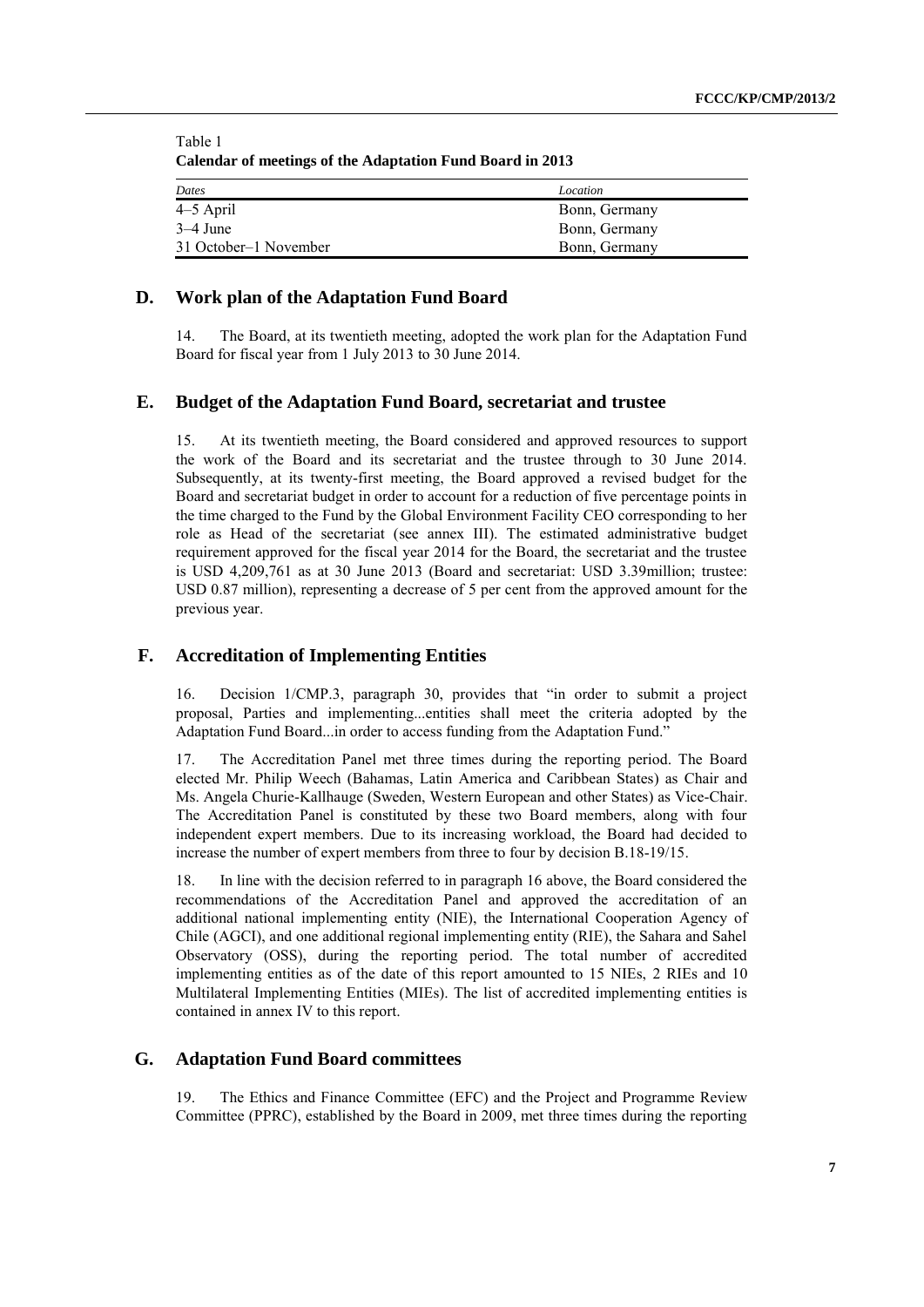period, scheduling their meetings two days prior to the subsequent Board meetings. Ms. Laura Dzelzyte (Lithuania, Eastern European States) was elected as Chair of the PPRC and Mr. Jeffery Spooner (Jamaica, Latin America and Caribbean States) was elected as Vice-Chair. Ms. Medea Inashvili (Georgia, Eastern European States) was elected as Chair of the EFC and Ms. Su-Lin Garbett-Shiels (United Kingdom, Annex I Parties) was elected as Vice-Chair.

20. The EFC considered and made recommendations to the Board on the following items: investigative procedure, fundraising campaign and strategy, implementation of the 50 per cent cap for MIEs, the annual report, project performance reports, the standard legal agreement between the Board and the implementing entities for the implementation of projects and programmes funded by the Adaptation Fund, overall evaluation of the Fund, CER monetization, and the budget of the Board and secretariat, and trustee.

21. Up to the end of the reporting period, the PPRC had reviewed eight project concepts and 16 fully developed proposals, representing 22 distinct proposed projects. It also discussed and conveyed the outcomes of its deliberations to the Board on issues related to the project or programme review process, such as the engagement of the scientific community in providing inputs on technical issues, challenges being faced by NIEs in developing project/programme proposals, and consideration of issues related to regional projects/programmes.

## **H. Funding decisions on adaptation projects and programmes**

22. Decision 1/CMP.4 paragraph 10, "requests the Adaptation Fund Board to start processing proposals for funding projects, activities or programmes, as applicable, and to report back on progress made to the Conference of the Parties serving as the meeting of the Parties to the Kyoto Protocol."

23. In line with the provision referred to in paragraph 22 above, the Board approved three proposals for funding, including one direct access proposal, for a total amount of USD 17.9 million, during the Adaptation Fund Board meetings held since CMP8 (see annex V). It deserves to be highlighted that since the approved projects/programmes implemented by MIE reached the 50 per cent cap, eight proposals recommended for approval by the PPRC have been placed in the pipeline that is more fully described in the next section of this report.

24. The Parties whose proposals have been approved for funding during the reporting period are Argentina (two proposals) and Sri Lanka.

25. In addition to the funding decisions listed above, the Board endorsed four project concepts for a total amount of USD 29.7 million at its meetings since CMP8. The Parties whose proposals have been endorsed during the reporting period are: Niger, Rwanda and South Africa (two proposals).

26. The sectors represented in the approved fully developed proposals and endorsed concepts included: agriculture, food security, rural development and water resources management.

27. Responding to the suggestions and requests from the civil society and nongovernmental organization observers, all project/programme proposals are posted on the Adaptation Fund website as they are received, and interested stakeholders may post online comments pertaining to the proposals.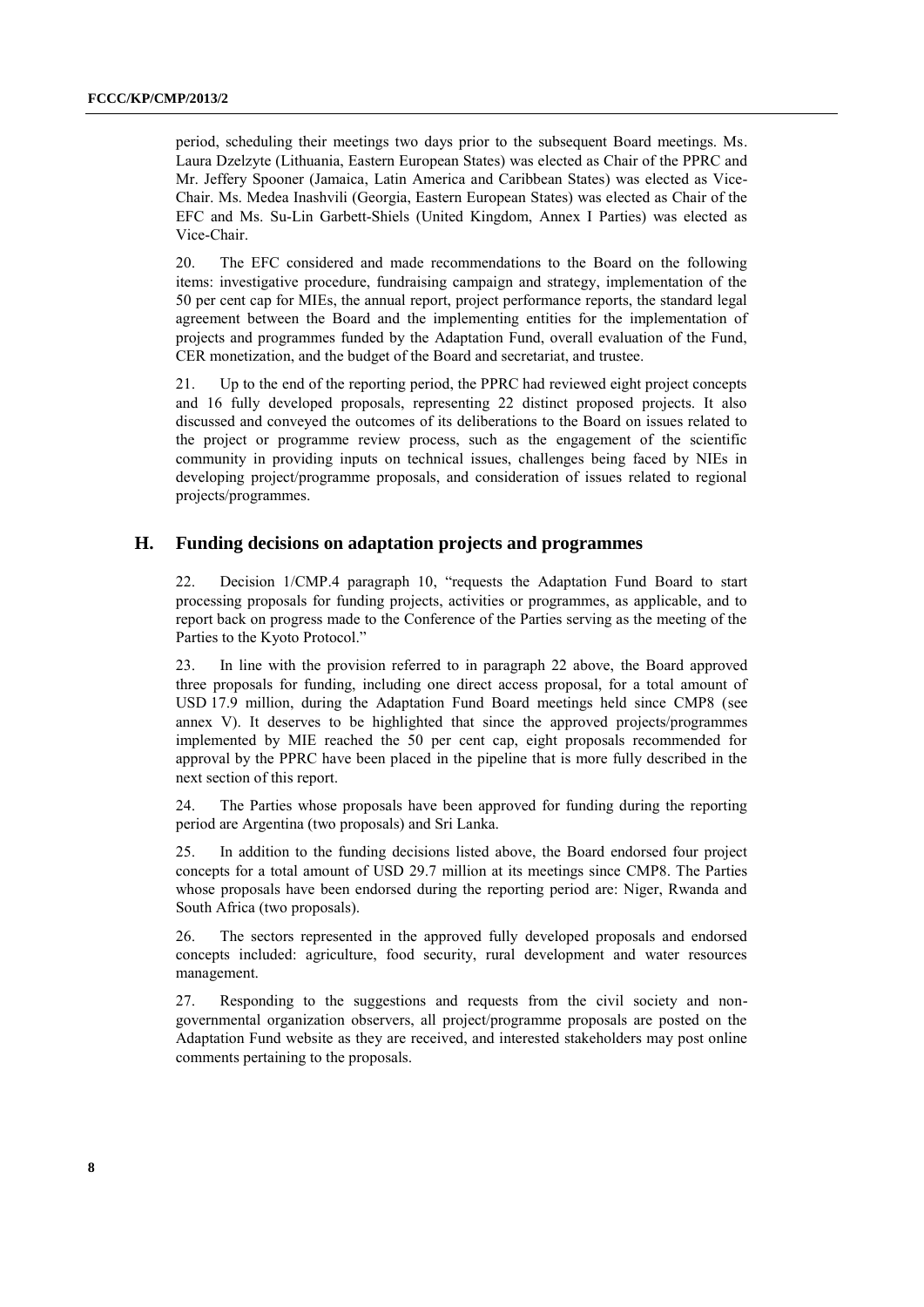## **I. Project/programme pipeline**

28. The Board decided to maintain the 50 per cent cap on the funding of projects/programmes implemented by MIEs, and exclude project/programme concepts from the 50 per cent calculation. It also decided to establish a pipeline of fully developed projects/programmes that have been recommended by the PPRC for approval by the Board, but whose approval would exceed the 50 per cent cap on available resources in the trust fund. It also decided to prioritize the projects/programmes in the pipeline through the sequential application of the following criteria:

- (a) Their date of recommendation by the PPRC;
- (b) Their submission date;
- (c) The lower "net" cost.

29. The Board further decided to consider fully developed projects/programmes in the pipeline for approval, subject to availability of resources and respecting the 50 per cent cap.

30. At the 19th Board meeting the recommended projects/programmes implemented by MIE reached the cap mentioned above. Thus the Board established a pipeline and as of the date of issuance of this document eight recommended proposals with a total funding request of USD 54.1 million are placed therein, waiting to be approved by the Board as resources become available. The order of priority of the proposals in the pipeline is the following: Guatemala, Cuba, Seychelles, Myanmar, Uzbekistan, Belize, Ghana and Mali.

## **J. Portfolio monitoring**

31. Over the course of the reporting period, the Board considered the second annual performance report of the Fund, covering fiscal year 2012 (July 1 2011–June 30 2012). At the time of publication of the report, nine projects had started implementation and four had been under implementation for over one year. Since that report a total of 22 projects out of the 28 approved to date have begun implementation. A total of USD 55 million has been disbursed to projects as of the date of this report.

32. The largest amount of grant funding approved thus far has been to the Asia-Pacific States with eleven projects totalling USD 68.3 million in grants (37 per cent), followed by Latin America and Caribbean States with eight projects totalling USD 57 million (31 per cent), and Africa with eight projects totalling USD 53.7 million in grants (29 per cent). In terms of sectors, the largest grant amount has gone to water management with USD 33.8 million approved for six projects (18.4 per cent), followed by agriculture with USD 33.2 million approved for five projects (18 per cent).

## **K. Initial review of the Adaptation Fund**

33. The initial review of the Adaptation Fund concluded at CMP 8. On that occasion, the CMP noted "with concern issues related to the sustainability, adequacy and predictability of funding from the Adaptation Fund based on the current uncertainty on the prices of certified emission reductions and the continuation of the Adaptation Fund during and beyond the second commitment period of the Kyoto Protocol."<sup>6</sup> The CMP further requested "the Adaptation Fund Board to report to the Subsidiary Body for Implementation at its thirty-eighth session on the status of resources of the Fund, trends in the flow of

<sup>6</sup> Decision 3/CMP.8, paragraph 4.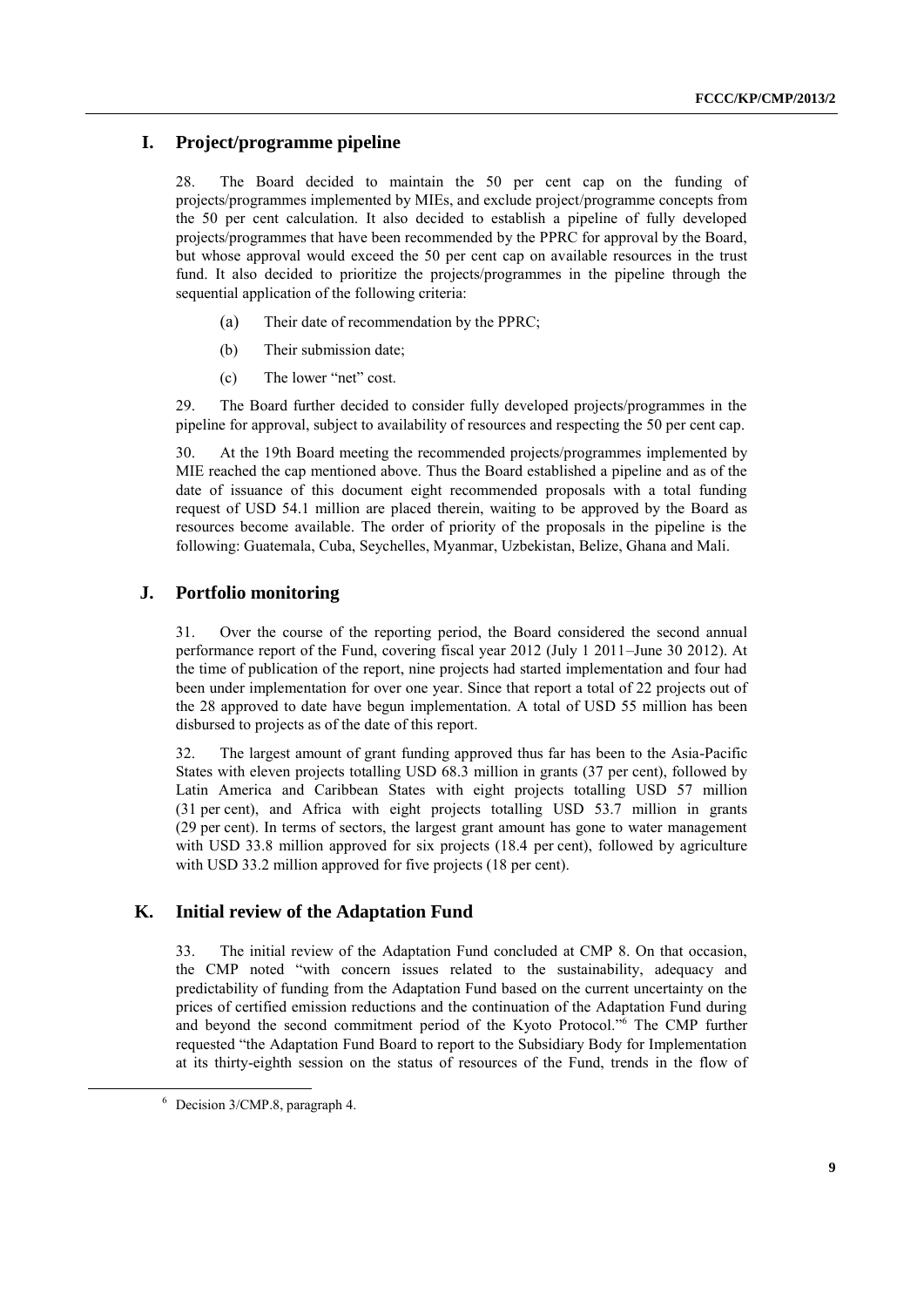resources and any identifiable causes of these trends."<sup>7</sup> The requested information was prepared by the Board, with the support of the trustee, and submitted to the SBI for consideration.

## **L. Amendment to the Kyoto Protocol adopted at CMP 8: share of proceeds of other Kyoto Protocol mechanisms**

34. The amendment to the Kyoto Protocol adopted by decision 1/CMP.8, following Article 12, paragraph 8, of the Kyoto Protocol, maintained at 2 per cent the share of the proceeds of the CERs issued for project activities, except those in least developed country Parties. In addition, the amendment states "that for the second commitment period, the Adaptation Fund shall be further augmented through a 2 per cent share of the proceeds levied on the first international transfers of AAUs and the issuance of ERUs for Article 6 projects immediately upon the conversion to ERUs of AAUs or RMUs previously held by Parties."

35. The Board, at its twentieth meeting, received a presentation by the UNFCCC secretariat. The need was raised to request clarification to the CMP about the timing of and procedures/responsibilities for the levy in relation to conversion of ERUs. Particularly, the Board should: a) decide on the hosting of the account for new allowances, and whether to request the CDM Executive Board to facilitate arrangements to use the CDM registry, and b) identify the appropriate entity to monetize AAUs and ERUs. In the event the trustee is identified as such entity, the Board would need to request the services of the trustee for such purposes and negotiate with the trustee amended terms and conditions of services to be provided to the Adaptation Fund.

## **M. International Aid Transparency Initiative**

36. The Fund was ranked as the first among climate finance institutions in the 2012 Aid Transparency Index assessed by the International Aid Transparency Initiative (IATI) and seventeenth out of 72 institutions overall. At its twentieth meeting, the Board decided to take the necessary steps for the Fund to comply with the IATI standard and start publishing IATI-compliant data. The Chair of the Board officially signed the IATI standard on behalf of the Board on 17 April 2013, making the Adaptation Fund the first climate finance institution to sign on to the initiative.

37. At its twenty-first meeting, the Board agreed on an implementation schedule to publish IATI-compliant data by the end of September 2013.

#### **N. Environmental and social policy of the Fund**

38. The Board, at its 21st meeting, considered a proposal of environmental and social policy with the aim of strengthening and streamlining the application of environmental and social safeguards in the Fund's policies and procedures. The Board recognized the importance of this objective and welcomed the proposal presented by the secretariat. It further decided to launch a public call for comments on the aforementioned policy and requested the secretariat to present at the 22nd Board meeting a revised proposal

<sup>7</sup> Decision 3/CMP.8, paragraph 5.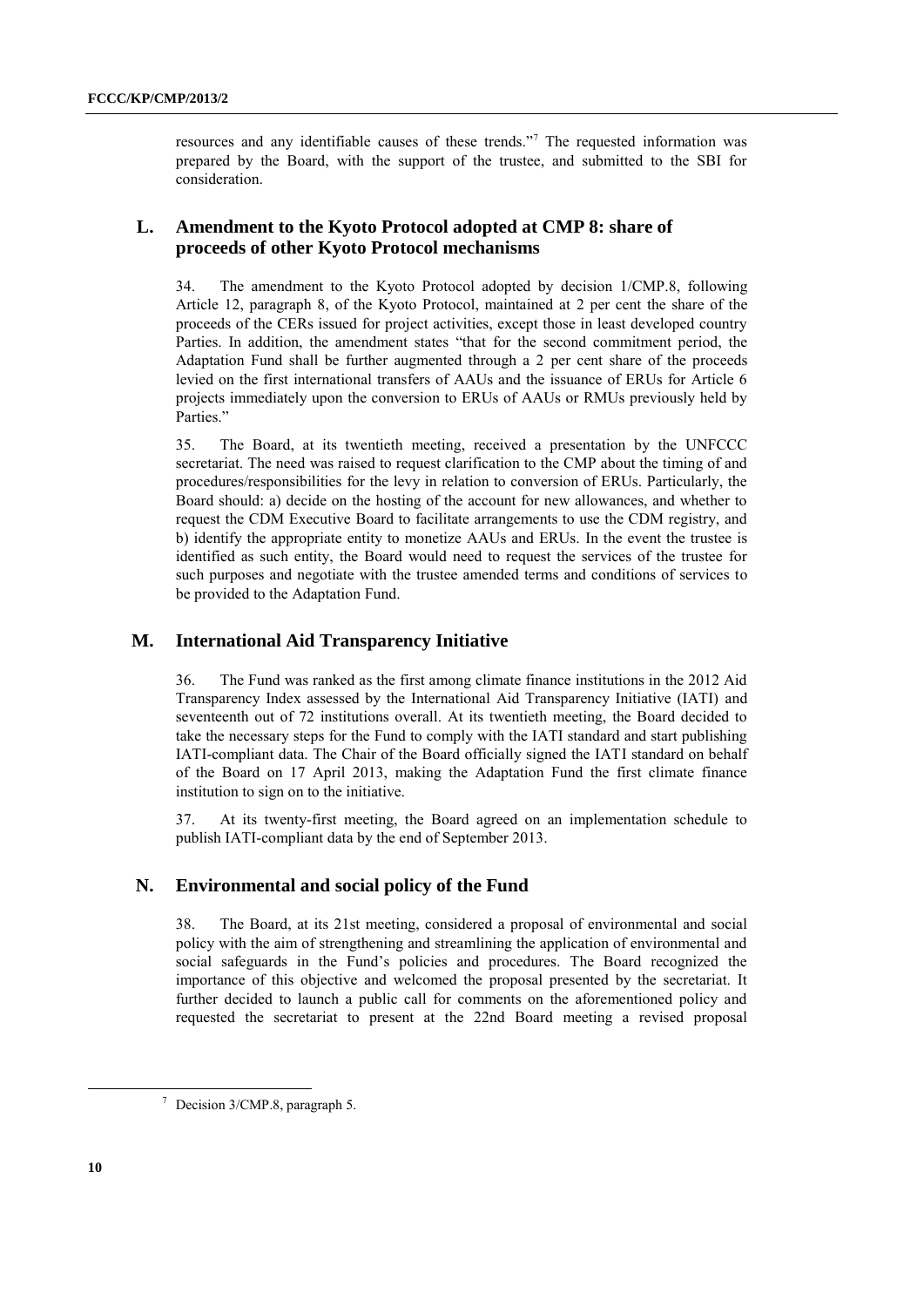incorporating the inputs received, and a proposal on how to operationalize the policy, including any necessary changes to the Fund's relevant policies and procedures.<sup>8</sup>

#### **O. Readiness programme for direct access**

39. The Board, at its 21st meeting, discussed the need for capacity building for Parties to identify potential NIEs, project/programme design, implementation, and monitoring. The Board recognized the need for a programme to support readiness for direct access to climate finance for NIEs and RIEs, and decided to request the secretariat to present a document containing options for such a programme for consideration at the 22nd Board meeting. The objectives of the programme would be to increase the number of applicant national entities seeking accreditation and the number of high-quality proposals submitted to the Board within a reasonable time after accreditation.<sup>9</sup>

#### **P. Communications**

40. The Board increased its efforts to disseminate the Fund's work during the reporting period. The Fund's website and social media were improved and registered record visits and followers. An interactive mapping portal was incorporated to the website to give users full access to the data of projects/programmes in the Fund's portfolio in graphic format. An additional feature of the mapping portal is its unique use of geo-coordinates, which allows users to see where funds are being directed to address adaptation needs at the sub-national level.

41. Board members and the secretariat participated in a number of events to showcase the Fund's experience. In May 2013 the Board and the Government of Sweden hosted a seminar on Supporting Climate Change Adaptation at House of Sweden, Washington, D.C. The World Resources Institute and the United Nations Development Programme also made presentations during the event that was opened by the Swedish Ambassador to the United States. Other events in which the Board or its secretariat participated are: workshop on agricultural adaptation to climate change, organized by the Adaptation and Resilience to Climate Change Initiative of the United States Agency for International Development in Washington, D.C.; the seventh Conference on Community-based Adaptation in Dhaka, Bangladesh; the Programme of Research on Climate Change Vulnerability, Impacts and Adaptation (PROVIA) workshop in London on research priorities for vulnerability, impacts and adaptation to climate change; the first Forum of the UNFCCC Standing Committee on Finance and the tenth Anniversary Edition of Carbon Expo in Barcelona; the Forum of the Standing Committee on Finance in Barcelona; the ICLEI's Fourth Global Forum on Urban Resilience and Adaptation "Resilient Cities 2013 Congress" in Bonn; the thirty-eighth sessions of the Subsidiary Bodies of the UNFCCC; and the fourth meeting of the Standing Committee on Finance.

42. The Board sought to increase the Fund's visibility by instructing the secretariat to ask implementing entities to include the Fund's logo and information in the programme marketing materials, and to include such a request in the legal agreement with implementing entities.<sup>10</sup>

43. The secretariat hired a Communications Officer (short-term consultant) in May 2013.

<sup>8</sup> Decision B.21/23.

<sup>&</sup>lt;sup>9</sup> Decision B.21/28.

 $10$  Decision B.21/25.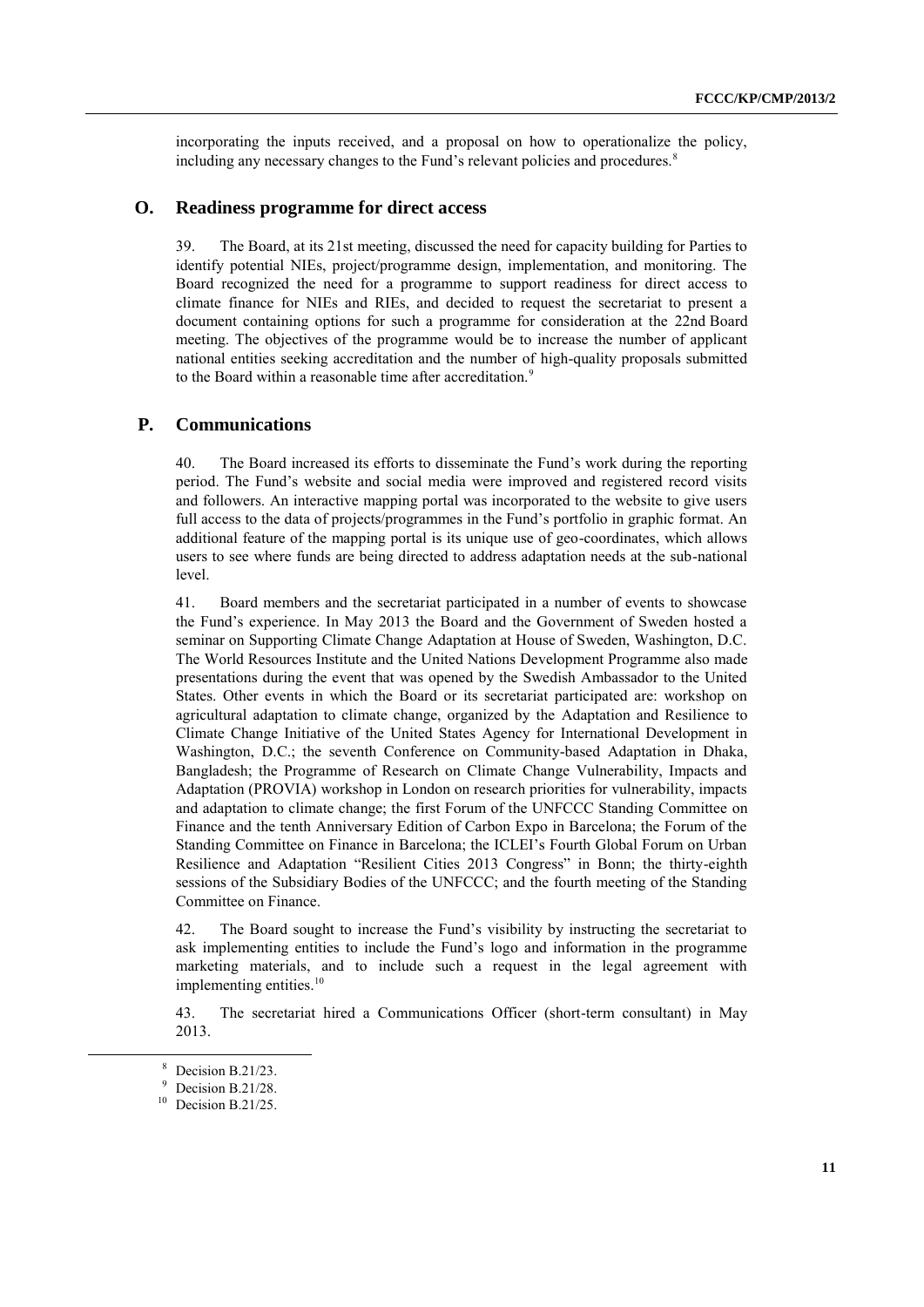## **Q. Resources in the Adaptation Fund Trust Fund**

44. As at 30 June 2013, the trustee had sold 16.5 million Adaptation Fund CERs, at an average price of EUR 8.33, generating revenues of USD 188.3 million. Receipts from the monetization of CERs reached USD 8.27 million during the reporting period. As at 30 June 2013, 10.5 million CERs were still available to be sold, in accordance with the CER Monetization Guidelines adopted by the Adaptation Fund Board. The trustee has also facilitated donations totalling USD 136.1 million, in accordance with the Board's donation guidelines. Based on Adaptation Fund Board decisions, the Trustee has transferred a total of USD 79.6 million up to June 30, 2013, including USD 58.5 million related to projects and programs.

45. Funds available for new funding approvals amounted to USD 115.8 million by 30 June 2013. At current CER prices and estimated CER issuance levels, it is estimated that the Adaptation Fund would receive only approximately the equivalent of USD 18–34 million in cumulative additional revenue to 2020. If outstanding pledges amounting to an equivalent of USD 14.9 million are also paid, the Fund would have resources totalling USD 149–165 million, or approximately USD 22 million per year for new funding commitments.

## **R. Dialogue with civil society organizations**

46. The Board, at its 12th meeting, initiated regular dialogue sessions with civil society organizations in order to listen to their proposals, receive feedback on the issues comprising the Board agenda, and exchange views. The sessions are part of the Board agenda.

## **S. Extension of the terms and conditions of services provided by the World Bank as Interim Trustee for the Adaptation Fund**

47. At its eighth session, the CMP decided to extend the terms and conditions of services of the World Bank as trustee of the Adaptation Fund for an additional 14 months, until June 2015 (decision 4/CMP.8). This decision states that the CMP:

Decides that the interim institutional arrangements of the trustee of the Adaptation Fund, as provided by decision 1/CMP.3 and contained in the terms and conditions of services to be provided by the International Bank for Reconstruction and Development (the World Bank) as trustee of the Adaptation Fund, adopted by decision 1/CMP.4 and amended by decision 5/CMP.6, will be extended until June 2015;

4. Requests the Chair of the Adaptation Fund Board to discuss with the World Bank the extension of the term of the trustee's services under the terms and conditions of services to be provided by the International Bank for Reconstruction and Development (the World Bank) as trustee for the Adaptation Fund, in accordance with paragraph 3 above, and to submit a recommendation for consideration by the Conference of the Parties serving as the meeting of the Parties to the Kyoto Protocol at its ninth session;"

48. The Adaptation Fund Board recommends that the CMP adopt the decision attached as annex I. This revision will be effective upon adoption by the CMP, and subsequently by the Board of Directors of the World Bank.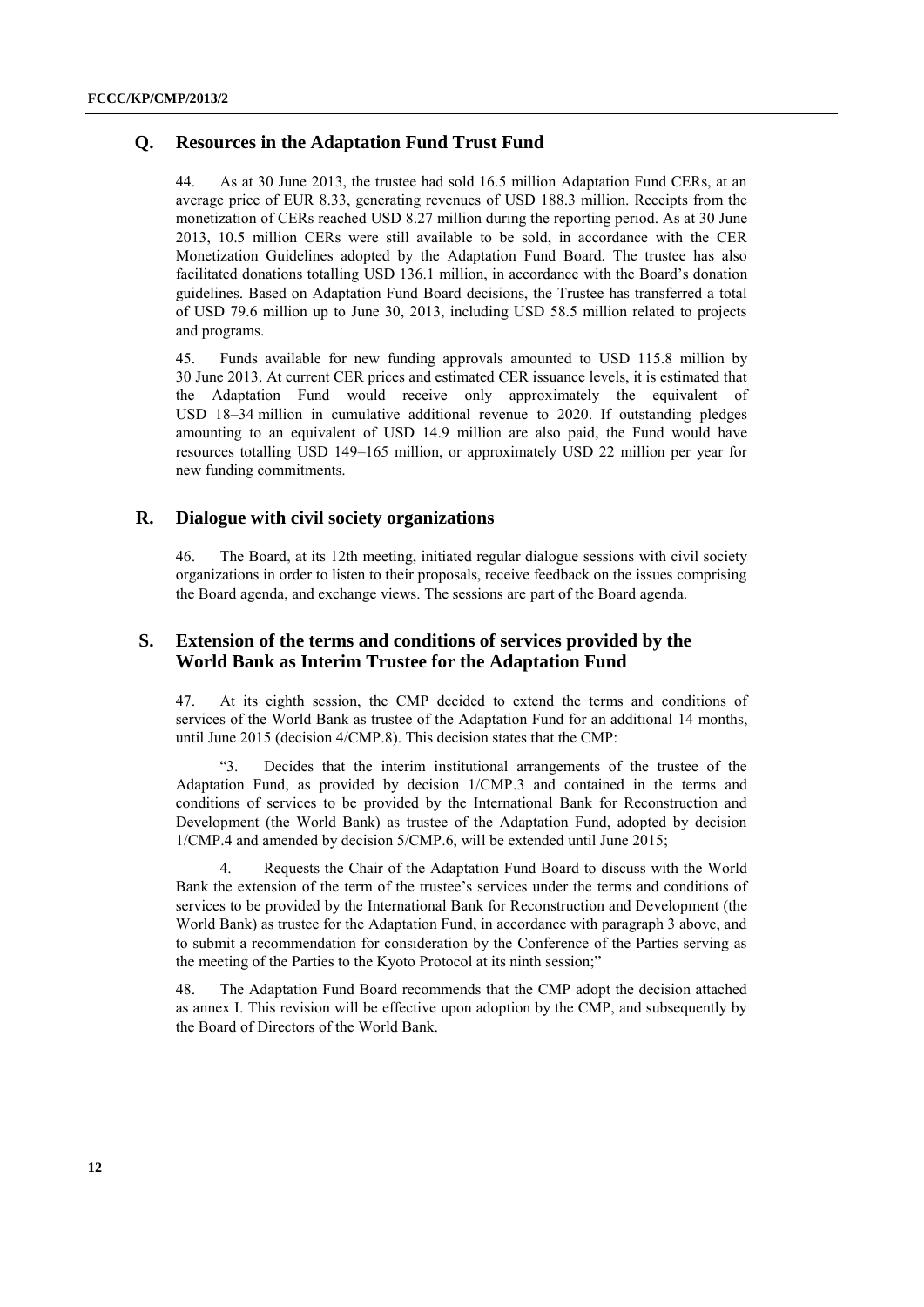## **III. Support to the Adaptation Fund Board for the implementation of its mandate**

49. Decision 4/CMP.5, paragraph 9 "encourages Parties included in Annex I to the Convention and international organizations to provide funding to the Adaptation Fund, which will be additional to the shares of the proceeds from clean development mechanism project activities." Furthermore, by decision 6/CMP.7, paragraph 5, the CMP continues to encourage the provision of funding by Parties included in Annex I to the Convention and international organizations.

50. At its fourteenth meeting the Board discussed the need to raise additional funds and decided to request the Manager of the Adaptation Fund Board secretariat to undertake fundraising activities with donors in consultation with the Chair. The Board has also made progress in its deliberations over a fundraising strategy. The Board held two sessions of the dialogue with donors in the margins of the COP 18/CMP 8 in Doha, December 2012 and of the thirty-eighth meetings of the UNFCCC subsidiary bodies in Bonn, June 2013. Another session is scheduled to take place in the margins of COP 19/CMP 9 in Warsaw.

51. At its 19th meeting the Board decided to establish a task force of Board members that works in conjunction with the secretariat on outreach, strategy, and other efforts to achieve the interim USD 100 million fundraising target by the end of 2013. The Board appointed Ms. Ana Fornells de Frutos (Spain, Annex I Parties), Ms. Angela Churie-Kallhauge (Sweden, Western European and other States), Ms. Su-Lin Garbett-Shiels (United Kingdom, Annex I Parties), Ms. Laura Dzelzyte (Lithuania, Eastern European States), Mr. Jeffery Spooner (Jamaica, Latin America and Caribbean States), Mr. Mamadou Honadia (Burkina Faso, least developed countries), and Mr. Zaheer Fakir (South Africa, Africa) as members of the task force, with Mr. Fakir as its Coordinator.

52. During the reporting period, the Fund received contributions from Sweden amounting to USD 15 million, and from the Brussels Capital region in Belgium in the amount of USD 1.5 million. During the reporting period, the Government of Australia informed the Board that it will not meet its pledge of AUD 15 million. The contributions received against the fundraising target of USD 100 million by the end of 2013 amounted to USD 16.5 million. Thus, the fundraising target is yet to be met.

53. The Board would like to express its gratitude to the Governments of Sweden and the Brussels Capital region in Belgium for their support to the Fund during the reporting period. The Board also recognizes the support of the Adaptation Fund Board secretariat, the trustee, and the UNFCCC secretariat.

54. In accordance with decision 1/CMP.3, paragraph 18, the dedicated team of officials comprises four professional staff members: the secretariat's Manager, two Adaptation Officers and one Operations Officer (Monitoring and Accreditation), and a Programme Assistant, a Junior Professional Associate, and a Short-Term Consultant (Communications).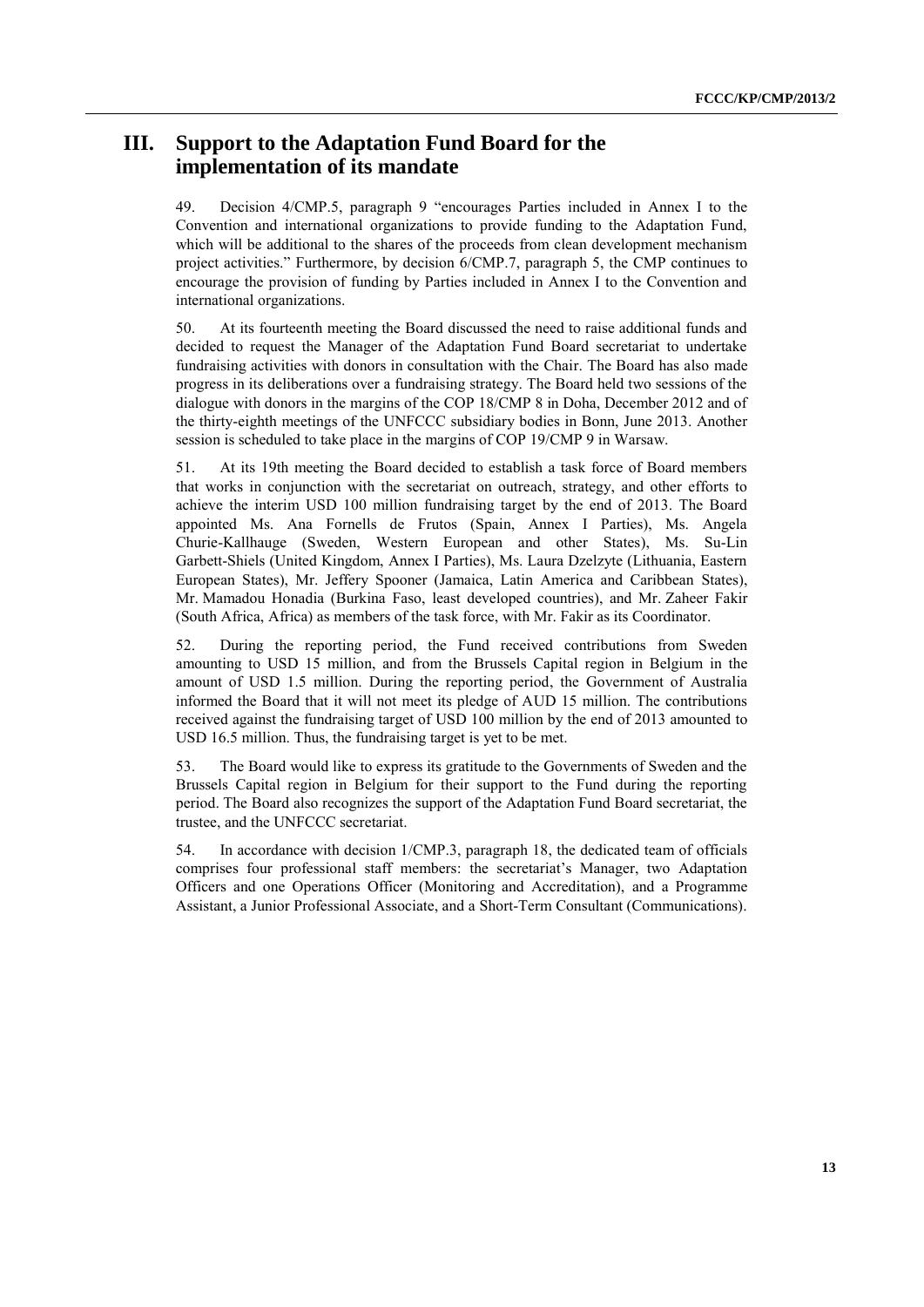# **Annex I**

[English Only]

## **Amendment to the terms and conditions of services to be provided by the International Bank for Reconstruction and Development as trustee for the Adaptation Fund**

1. Paragraph 34 of the appendix to annex III to decision 1/CMP.4 shall be revised as follows:

"The Trustee's role as trustee servicing the Adaptation Fund under the Terms and Conditions shall be automatically terminated on 30 May 2015, unless the CMP and the Trustee affirmatively agree in writing to extend beyond this date the term of the Trustee's services under the Terms and Conditions."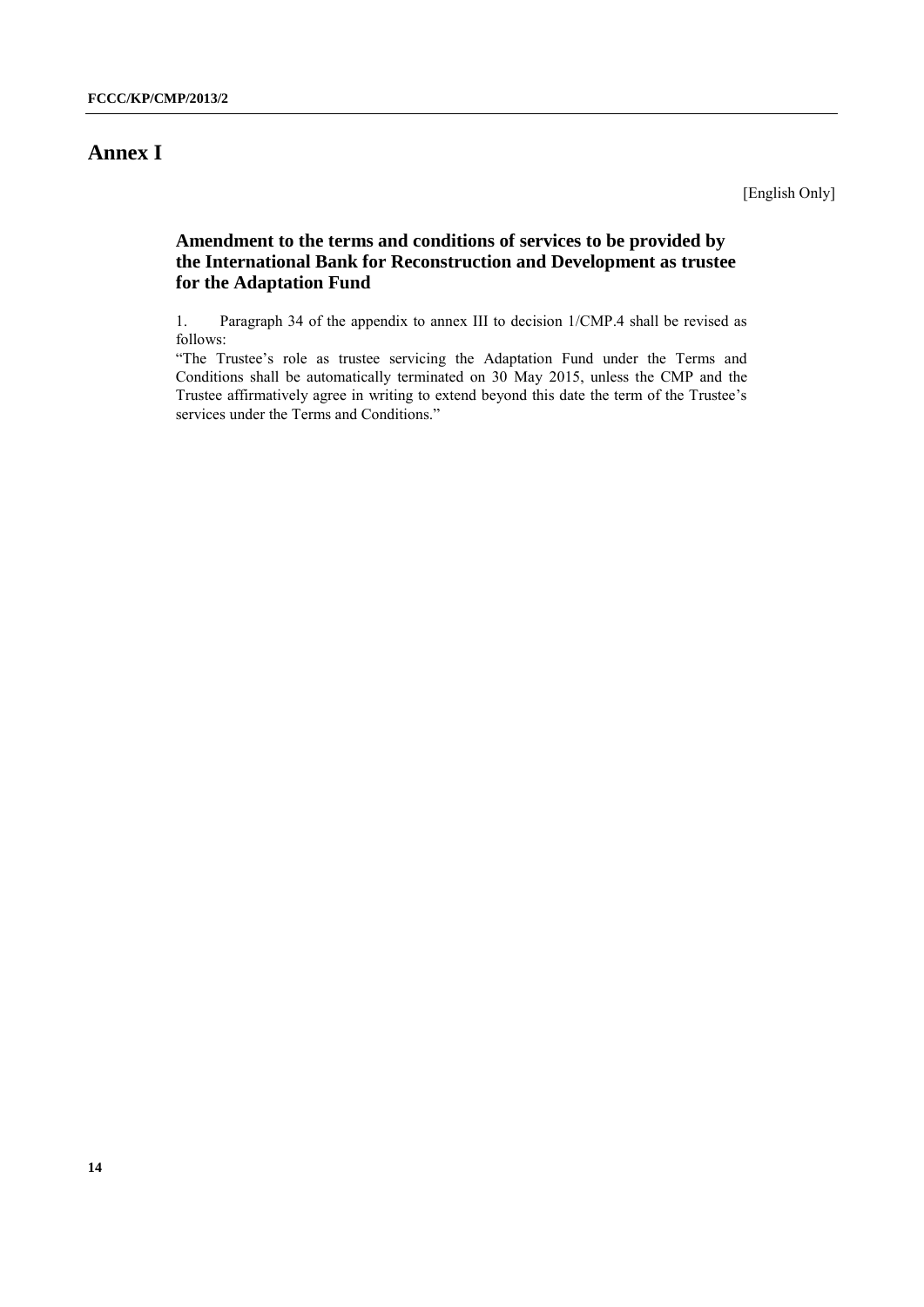# **Annex II**

-

[English Only]

| Term of<br>$O\!f\!\!f\!ice^I$ | Position<br>Name |                                       | Country        | Constituency<br>Represented           |
|-------------------------------|------------------|---------------------------------------|----------------|---------------------------------------|
| March                         | Member           | Mr. Yerima Peter Tarfa                | Nigeria        | <b>African States</b>                 |
| 2013<br>to                    | Alternate Member | Mr. Petrus Muteyauli                  | Namibia        | <b>African States</b>                 |
| March<br>2015                 | Member           | Mr. Ezzat Lewis Hannalla<br>Agaiby    | Egypt          | <b>African States</b>                 |
|                               | Alternate Member | Mr. Zaheer Fakir                      | South Africa   | <b>African States</b>                 |
| (CMP 8 to                     | Member           | Mr. Mohamed Shareef                   | Maldives       | Asia-Pacific States                   |
| CMP $10$ <sup>2</sup>         | Alternate Member | Mr. Alamgir Mohammed<br>Monsurul Alam | Bangladesh     | Asia-Pacific States                   |
|                               | Member           | Mr. W. L. Sumathipala                 | Sri Lanka      | Asia-Pacific States                   |
|                               | Alternate Member | Mr. Ilhomjon Rajabov                  | Tajikistan     | Asia-Pacific States                   |
|                               | Member           | Mr. Valeriu Cazac                     | Moldova        | Eastern European<br><b>States</b>     |
|                               | Alternate Member | Ms. Medea Inashvili                   | Georgia        | Eastern European<br><b>States</b>     |
|                               | Member           | Ms. Laura Dzelzyte                    | Lithuania      | Eastern European<br><b>States</b>     |
|                               | Alternate Member | Mr. Aram Ter-Zakaryan                 | Armenia        | Eastern European<br><b>States</b>     |
|                               | Member           | Mr. Philip S. Weech                   | <b>Bahamas</b> | Latin America and<br>Caribbean States |
|                               | Alternate member | Mr. Jeffery Spooner                   | Jamaica        | Latin America and<br>Caribbean States |
|                               | Member           | Mr. Raúl Pinedo                       | Panama         | Latin America and<br>Caribbean States |

## **Adaptation Fund Board Members and Alternate Members**

<sup>&</sup>lt;sup>1</sup> Members and alternate members shall serve for a term of two years and shall be eligible to serve a maximum of two consecutive terms (see decision 1/CMP.3). At the seventh session of the Conference of the Parties serving as the meeting of the Parties to the Kyoto Protocol, half of the members of the Adaptation Fund Board, and their alternate members from the same group, shall continue to serve in office for one additional and final year. The terms as members do not count towards the terms as alternate members, and terms as alternate members do not count towards the terms as members (see decision 1/CMP.4).

<sup>&</sup>lt;sup>2</sup> The term of office of a member, or an alternate, shall start at the first meeting of the Board in the calendar year following his or her election and shall end immediately before the first meeting of the Board in the calendar year in which the term ends (see decision 4/CMP.5).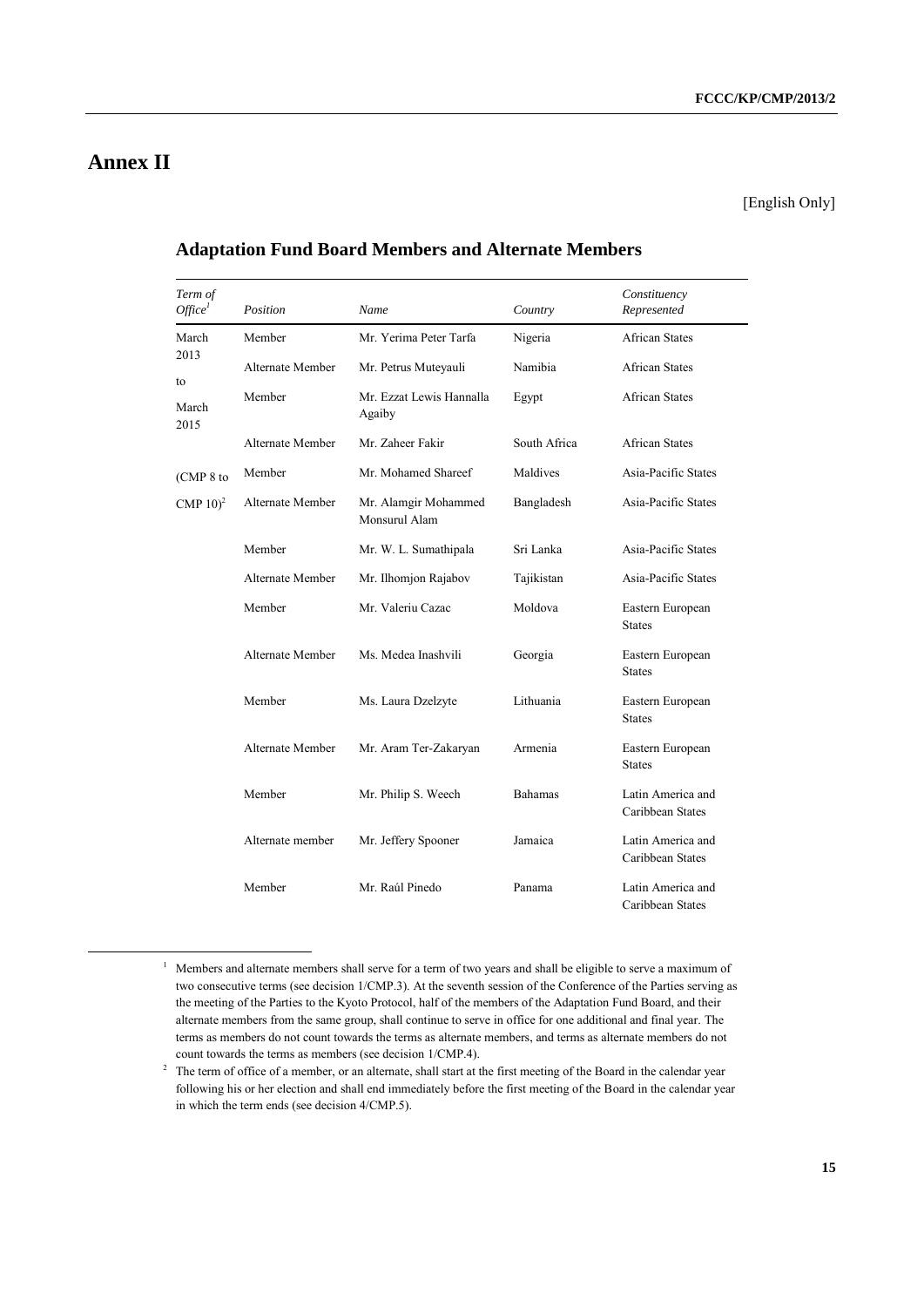| Term of<br>Office <sup>1</sup> | Position         | Name                               | Country                                                    | Constituency<br>Represented           |
|--------------------------------|------------------|------------------------------------|------------------------------------------------------------|---------------------------------------|
|                                | Alternate member | Ms. Irina Helena Pineda<br>Aguilar | Honduras                                                   | Latin America and<br>Caribbean States |
|                                | Member           | Mr. Hans Olav Ibrekk               | Norway                                                     | Western European and<br>other States  |
|                                | Alternate member | Mr. Anton Hilber                   | Switzerland                                                | Western European and<br>other States  |
|                                | Member           | Ms. Su-Lin Garbett-Shiels          | United Kingdom of<br>Great Britain and<br>Northern Ireland | Western European and<br>other States  |
|                                | Alternate member | Mr. Marc-Antoine Martin            | France                                                     | Western European and<br>other States  |
|                                | Member           | Mr. Peceli Vocea                   | Fiji                                                       | Small island<br>developing States     |
|                                | Alternate member | Mr. Paul Elreen Phillip            | Grenada                                                    | Small island<br>developing States     |
|                                | Member           | Mr. Mamadou Honadia                | Burkina Faso                                               | Least developed<br>countries          |
|                                | Alternate member | Mr. Adao Soares Barbosa            | <b>Timor Leste</b>                                         | Least developed<br>countries          |
|                                | Member           | Ms. Ana Fornells de Frutos         | Spain                                                      | <b>Annex I Parties</b>                |
|                                | Alternate member | Mr. Kotaro Kawamata                | Japan                                                      | <b>Annex I Parties</b>                |
|                                | Member           | Ms. Angela Churie-<br>Kallhauge    | Sweden                                                     | <b>Annex I Parties</b>                |
|                                | Alternate member | Mr. Markku Kanninen                | Finland                                                    | <b>Annex I Parties</b>                |
|                                | Member           | Ms. Celia Pigueron Wirz            | Mexico                                                     | Non-Annex I Parties                   |
|                                | Alternate member | Ms. Patience Damptey               | Ghana                                                      | Non-Annex I Parties                   |
|                                | Member           | Mr. Bruno Sekoli                   | Lesotho                                                    | Non-Annex I Parties                   |
|                                | Alternate member | Mr. Boubacar Dembele<br>Sidiki     | Mali                                                       | Non-Annex I Parties                   |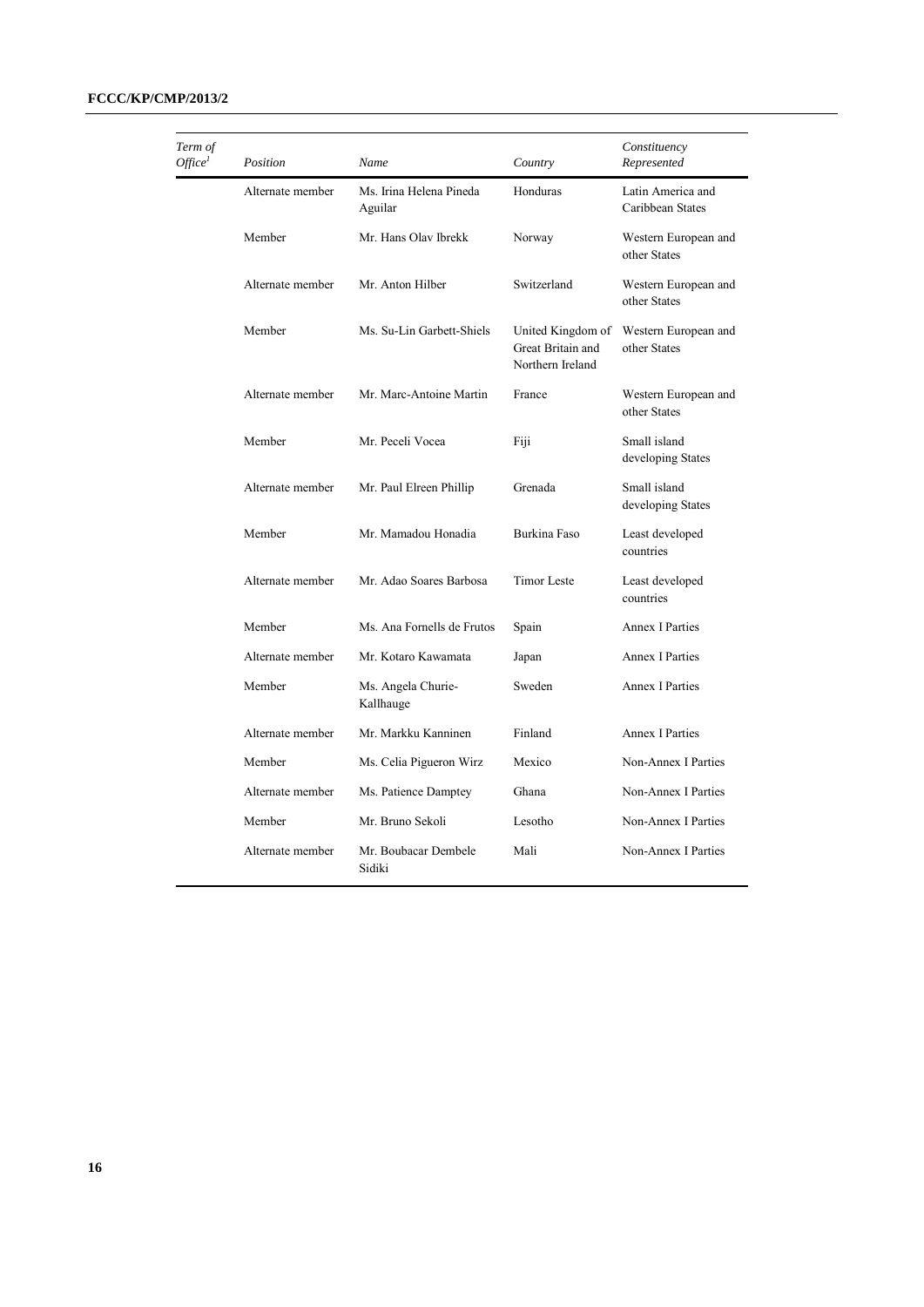# **Annex III**

## [English Only]

|                |                                           | Approved  | Actual<br>Estimated | Approved    |
|----------------|-------------------------------------------|-----------|---------------------|-------------|
|                | All amounts in USD                        | FY13      | FY13                | <i>FY14</i> |
|                | <b>Board And Secretariat</b>              |           |                     |             |
|                |                                           |           |                     |             |
| 01             | Personnel                                 | 1,769,747 | 1,473,247           | 1,511,491   |
| 02             | Travel                                    | 737,400   | 573,400             | 933,400     |
| 03             | General operations                        | 351,323   | 255,000             | 263,870     |
| 04             | Meetings                                  | 500,000   | 350,000             | 630,000     |
|                | <b>Sub-total Board and secretariat</b>    | 3,358,470 | 2,651,647           | 3,338,761   |
|                |                                           |           |                     |             |
| <b>Trustee</b> |                                           |           |                     |             |
| 01             | Certified emission reduction monetization | 520,000   | 431,000             | 455,000     |
| 02             | Financial and Program Management          | 173,000   | 186,000             | 210,000     |
| 03             | <b>Investment Management</b>              | 70,000    | 89,000              | 70,000      |
| 04             | Accounting and Reporting                  | 56,000    | 56,000              | 56,000      |
| 05             | Legal Services                            | 15,000    | 15,000              | 20,000      |
| 06             | <b>External Audit</b>                     | 60,000    | 42,000              | 60,000      |
|                | Sub-total trustee services                | 894,000   | 819,000             | 871,000     |
| 07             | Special Initiative: FIF IT Systems        | 150,000   | 150,000             |             |
|                | Sub-total trustee                         | 1,044,000 | 969,000             | 871,000     |
|                |                                           |           |                     |             |
|                | <b>Grand total all components</b>         | 4,402,470 | 3,620,647           | 4,209,761   |

## **Actual fiscal year 2013 and approved fiscal year 2014 budget of the Adaptation Fund Board and the secretariat, and the trustee**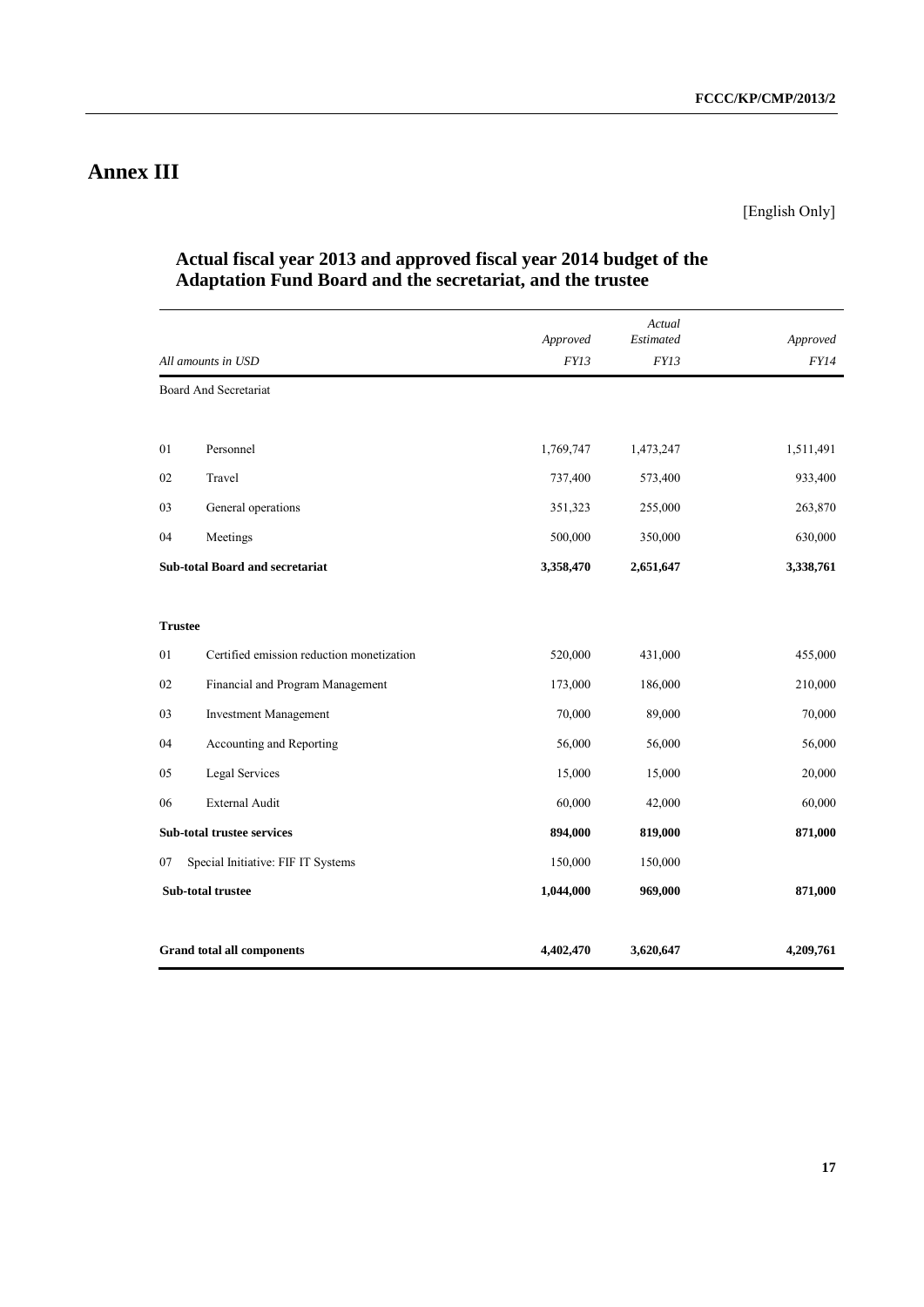## **Annex IV**

## **List of accredited implementing entities**

## **A. National Implementing Entities (NIEs)**

- 1. Agencia de Cooperacion Internacional de Chile (Chile)
- 2. Agencia Nacional de Investigacion e Innovacion (Uruguay)
- 3. Agency for Agricultural Development (Morocco)
- 4. Centre de Suivi Ecologique (Senegal)
- 5. Fundecooperacion Para el Desarollo Sostenible (Costa Rica)
- 6. Mexican Institute of Water Technology (Mexico)
- 7. Ministry of Natural Resources (Rwanda)
- 8. Ministry of Planning and International Cooperation (Jordan)
- 9. National Bank for Agriculture and Rural Development (India)
- 10. National Environment Fund (Benin)
- 11. National Environment Management Authority (Kenya)
- 12. Planning Institute of Jamaica (Jamaica)
- 13. Protected Areas Conservation Trust (Belize)
- 14. South African National Biodiversity Institute (South Africa)
- 15. Unidad para Cambio Rural (Argentina)

## **B. Multilateral Implementing Entities (MIEs)**

- 1. African Development Bank (AfDB)
- 2. Asian Development Bank (ADB)
- 3. Inter-American Development Bank (IDB)
- 4. International Fund for Agricultural Development (IFAD)
- 5. United Nations Development Programme (UNDP)
- 6. United Nations, Education, Scientific, and Cultural Organization (UNESCO)
- 7. United Nations Environment Programme (UNEP)
- 8. United Nations World Food Programme (WFP)
- 9. World Bank (International Bank for Reconstruction and Development)
- 10. World Meteorological Organization (WMO)

## **C. Regional Implementing Entities (RIEs)**

- 1. Observatoire du Sahara et du Sahel / Sahara and Sahel Observatory (North, West and East Africa)
- 2. West African Development Bank (West Africa)